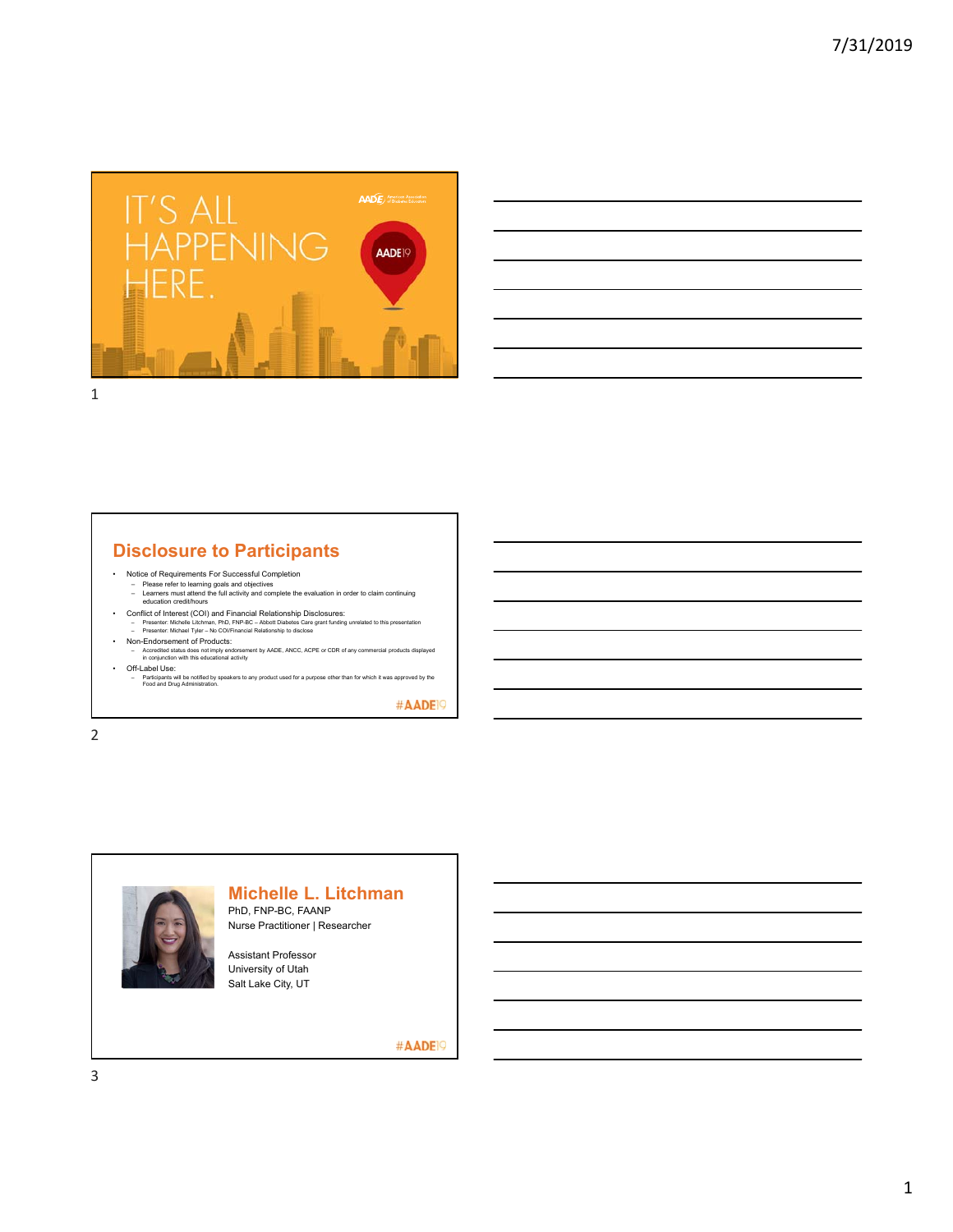# **Understanding Financial Access Barriers in Diabetes: Rationing & Underground Trading**

Michelle L. Litchman, PhD, FNP-BC, FAANP<br>
Sarah E. Wawrzynski, BSN, CCRN<br>
Sean Oser, MD, MPH<br>
Heather R. Walker, MS<br>
Tamara K. Oser, MD<br>
Tamara K. Oser, MD

#AADE<sup>19</sup>

4



5

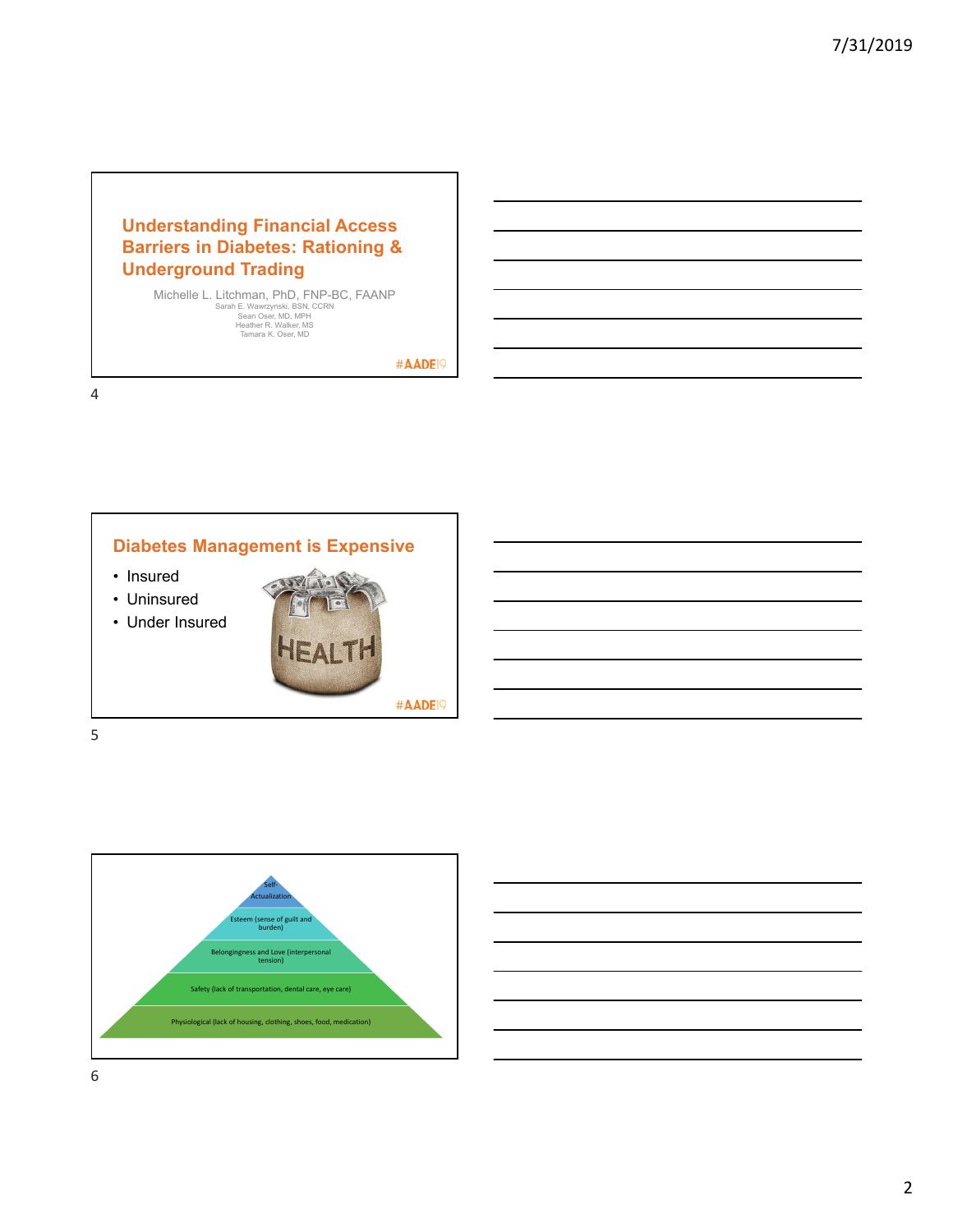| <b>Economic</b><br><b>Stability</b>                                                | <b>Neighborhood</b><br>and Physical<br><b>Environment</b>                                             | <b>Education</b>                                                                                      | Food                                      | <b>Community</b><br>and Social<br>Context                                                                        | <b>Health Care</b><br><b>System</b>                                                                                       |
|------------------------------------------------------------------------------------|-------------------------------------------------------------------------------------------------------|-------------------------------------------------------------------------------------------------------|-------------------------------------------|------------------------------------------------------------------------------------------------------------------|---------------------------------------------------------------------------------------------------------------------------|
| Employment<br>Income<br><b>Expenses</b><br>Debt<br><b>Medical bills</b><br>Support | Housing<br>Transportation<br>Safety<br>Parks<br>Playgrounds<br>Walkability<br>Zip code /<br>geography | Literacy<br>Language<br>Early childhood<br>education<br>Vocational<br>training<br>Higher<br>education | Hunger<br>Access to<br>healthy<br>options | Social<br>integration<br>Support<br>systems<br>Community<br>engagement<br><b>Discrimination</b><br><b>Stress</b> | Health<br>coverage<br>Provider<br>availability<br>Provider<br>linguistic and<br>cultural<br>competency<br>Quality of care |

|                                                                                                                  |  | <u> 1989 - Andrea Santa Alemania, amerikana amerikana amerikana amerikana amerikana amerikana amerikana amerikana</u> |  |
|------------------------------------------------------------------------------------------------------------------|--|-----------------------------------------------------------------------------------------------------------------------|--|
|                                                                                                                  |  | <u> 1989 - Johann Stoff, amerikansk politiker (* 1908)</u>                                                            |  |
| the contract of the contract of the contract of the contract of the contract of                                  |  | ____                                                                                                                  |  |
| and the control of the control of the control of the control of the control of the control of the control of the |  |                                                                                                                       |  |
|                                                                                                                  |  |                                                                                                                       |  |
|                                                                                                                  |  |                                                                                                                       |  |

7

| <b>Access Dimension</b> | <b>Definition</b>                     |
|-------------------------|---------------------------------------|
| Accessibility           | Location                              |
| Availability            | Supply and Demand                     |
| Acceptability           | <b>Patient Perception</b>             |
| Affordability           | <b>Financial and Incidental Costs</b> |
| Adequacy                | Organization                          |
| Awareness               | Communication and Information         |
|                         |                                       |
|                         |                                       |

8

# **Study Objective**

• Understand patient- and family-level consequences related to access to diabetes medications and supplies

#AADE<sup>19</sup>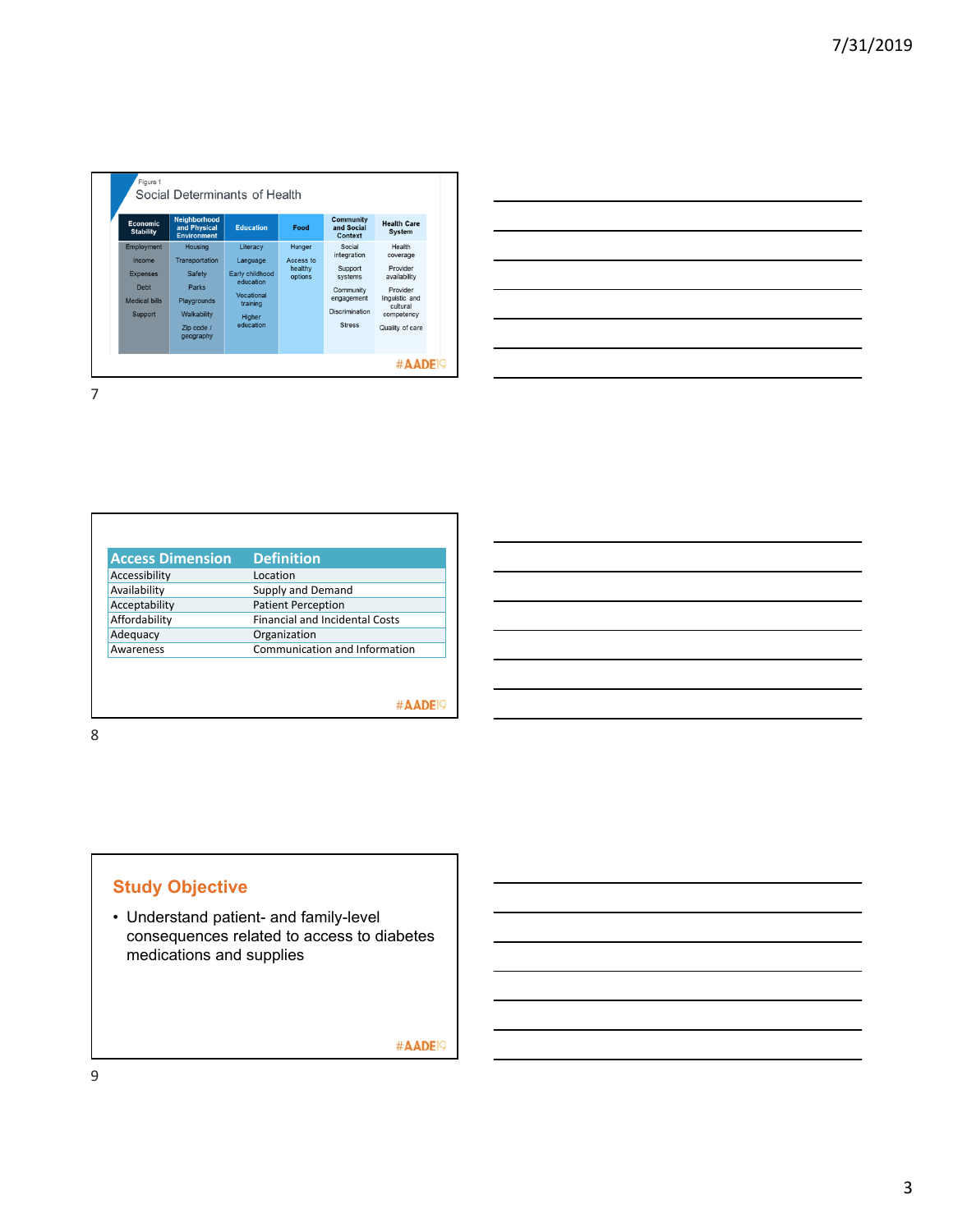#### **Methods**

- Convenience sample
- Mixed Method
	- InCharge Financial Distress/Financial Wellbeing Scale
	- Who, Why, What and When individuals engaged in off‐label activity
	- Open Text Responses

#AADE<sup>19</sup>







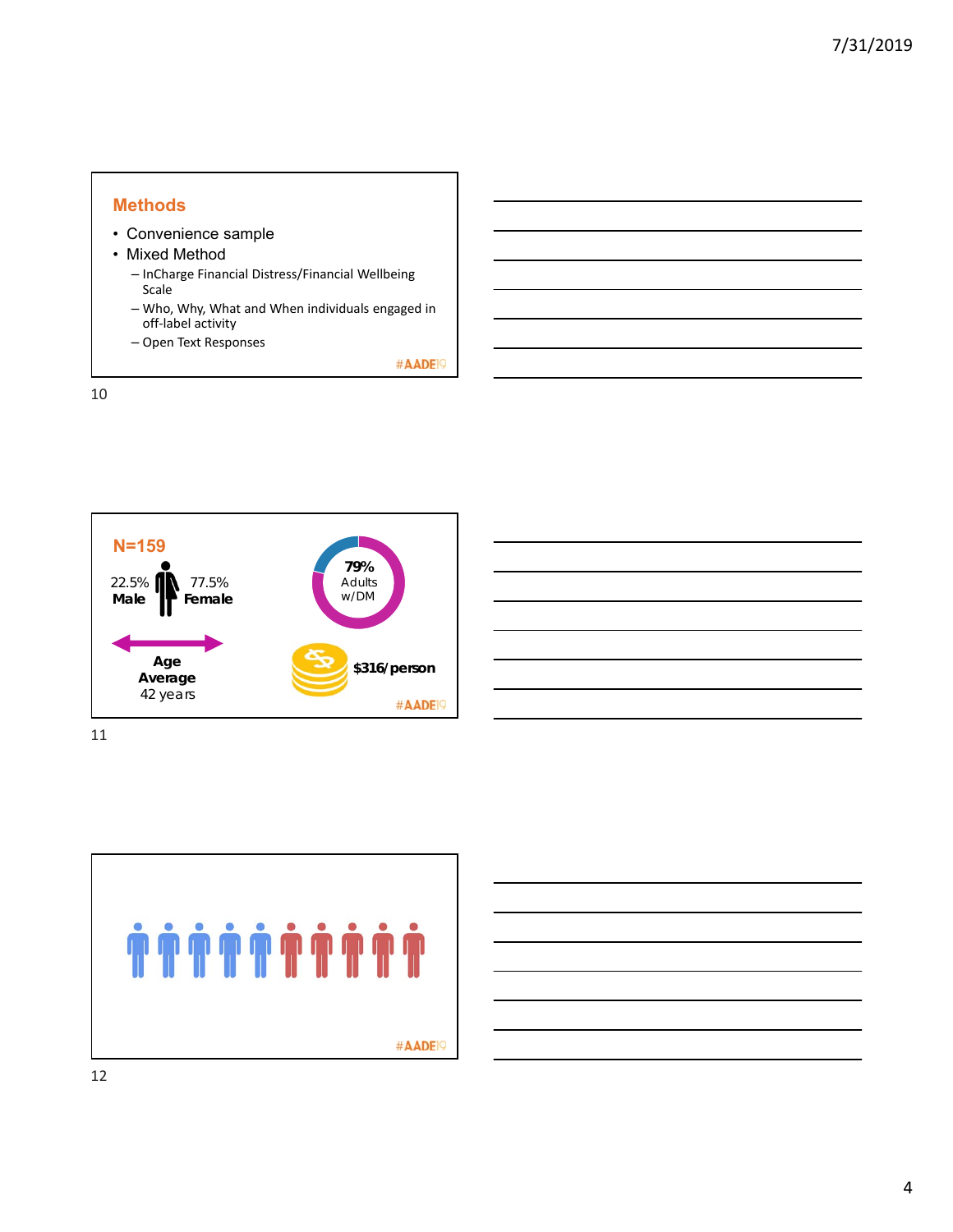









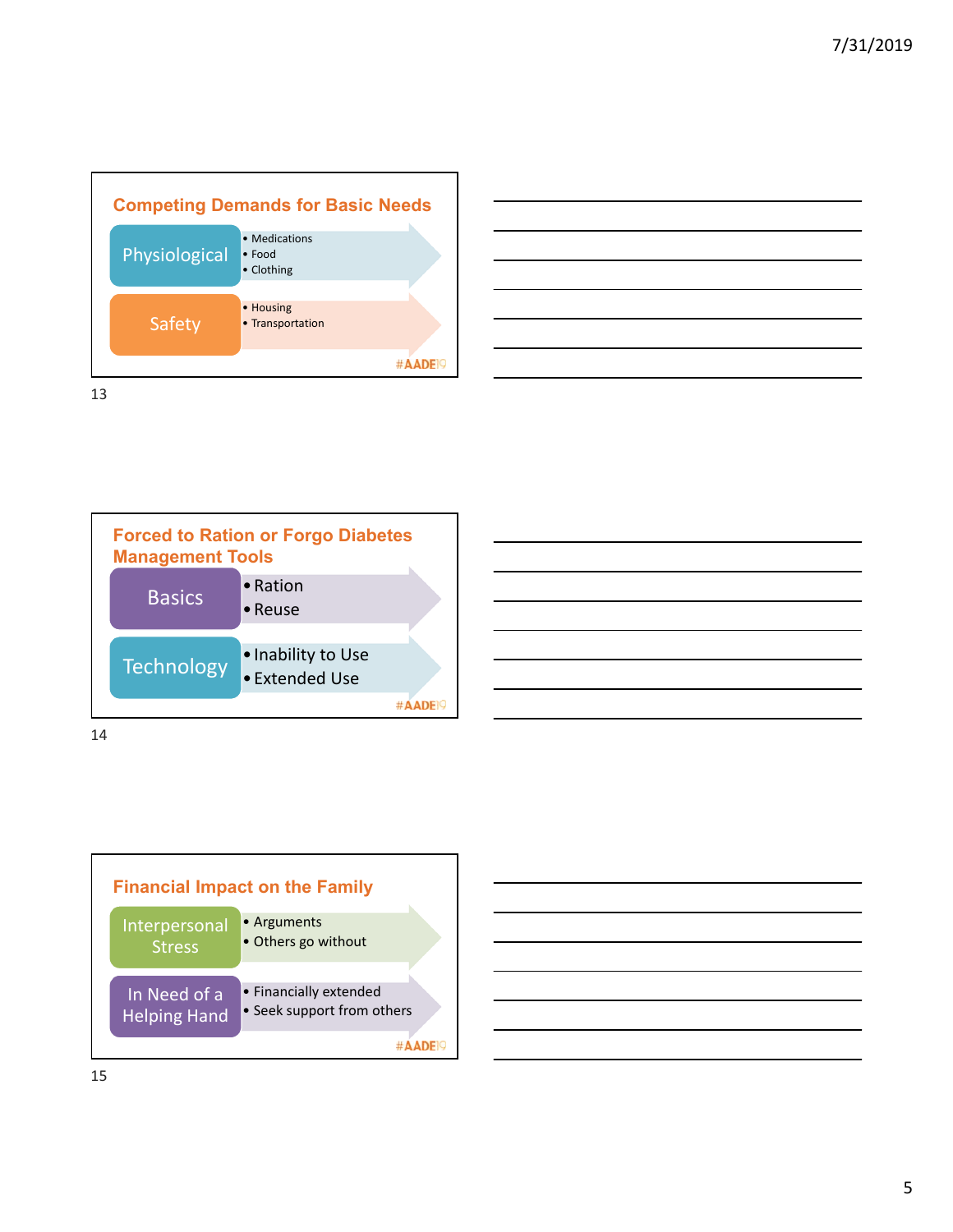





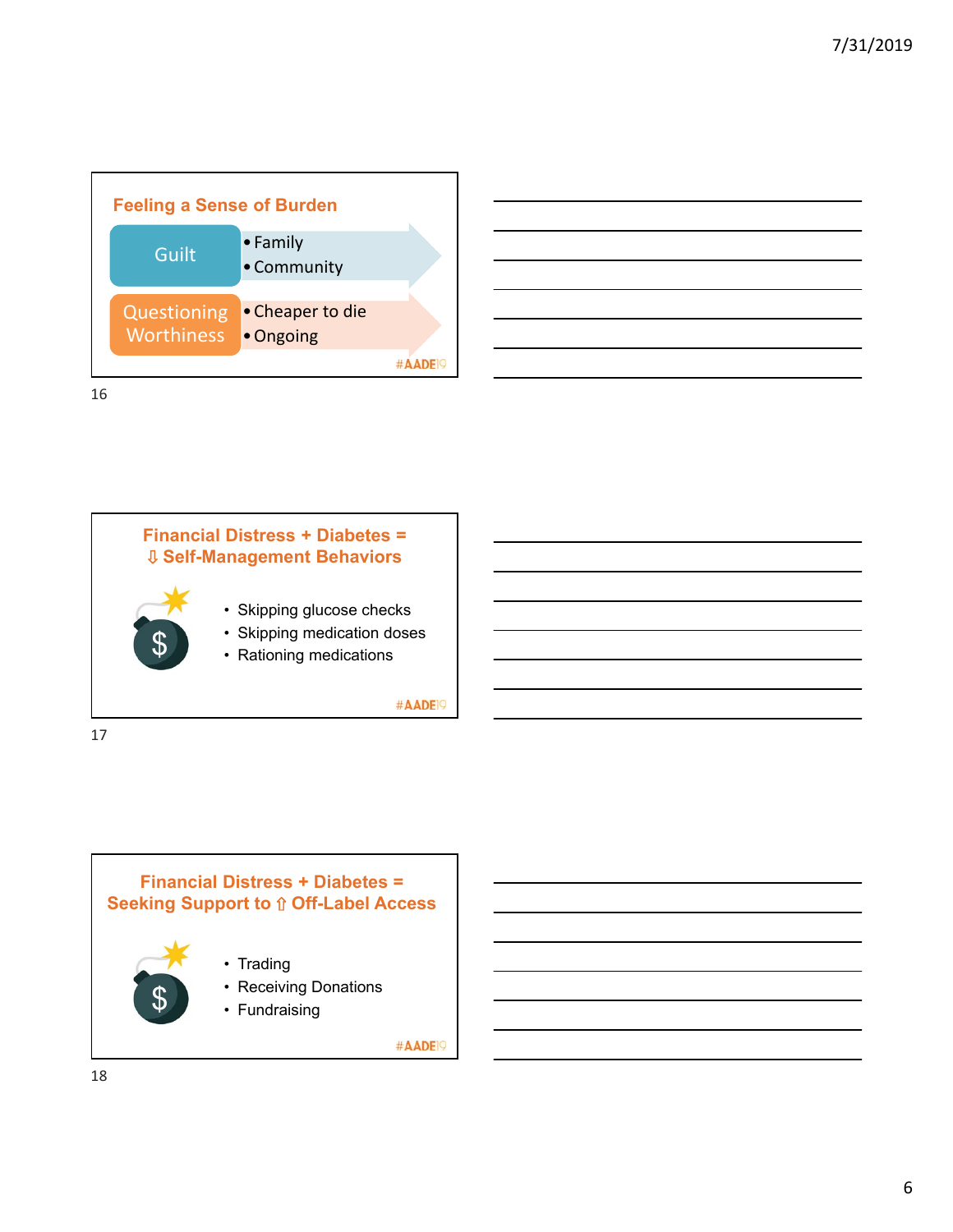









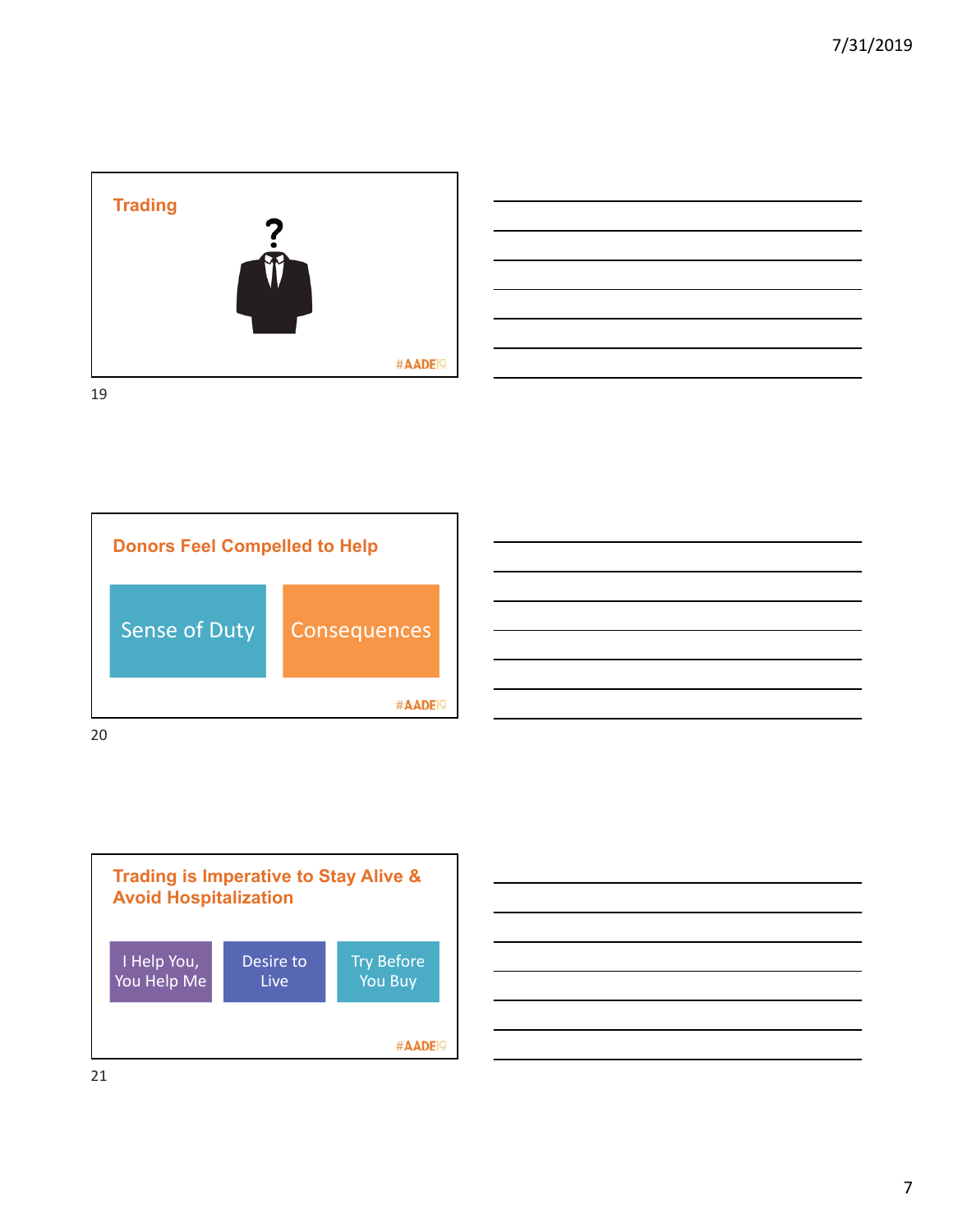

22

| Location<br>Supply and Demand<br><b>Patient Perception</b><br><b>Financial and Incidental Costs</b><br>Organization |
|---------------------------------------------------------------------------------------------------------------------|
|                                                                                                                     |
|                                                                                                                     |
|                                                                                                                     |
|                                                                                                                     |
|                                                                                                                     |
| Communication and Information                                                                                       |
| Network                                                                                                             |
|                                                                                                                     |
|                                                                                                                     |
|                                                                                                                     |

23

### **Conclusions**

- Financial distress is common and impacts relationships with self and others
- Off-label activity occurs out of desperation to stay well

#AADE<sup>19</sup>

٦